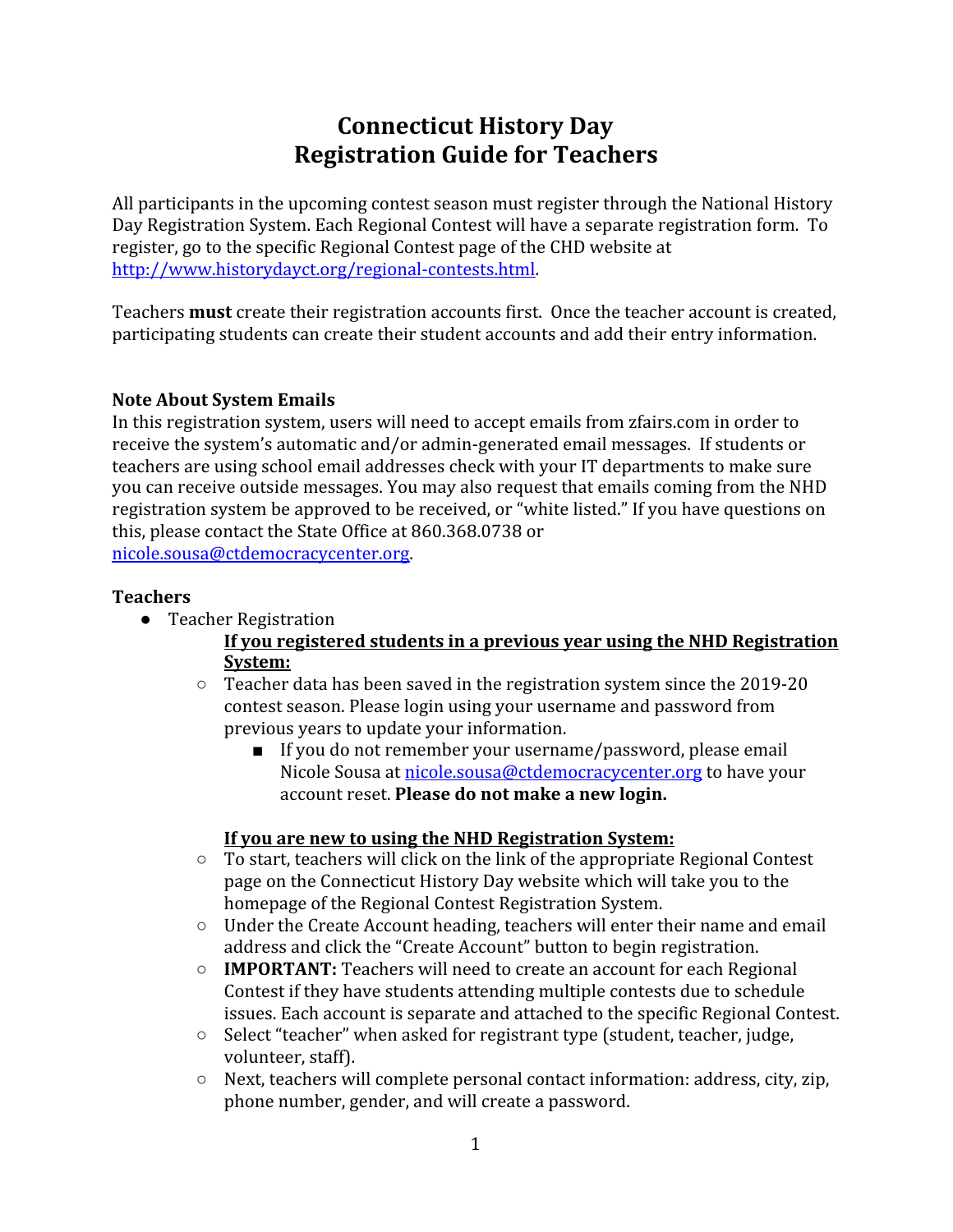- $\circ$  Teachers will be prompted to answer additional questions and choose their school from a list. To easily find a school, teachers can use the search command by typing "ctrl" and "F" on a PC or "command" and "F" on a Mac.
- **If your school is not listed, please contact Connecticut History Day Assistant Nicole Sousa at 860.368.0738 OR [nicole.sousa@ctdemocracycenter.org](mailto:nicole.sousa@ctdemocracycenter.org) to have your school added to the list.**
- Teachers will also indicate if they are attending the contest.
- Teachers will then agree to NHD permissions and waivers.
- Click the "Save and Continue" button.
- Payment instructions, see pages 2-3.
- Student Registration
	- **Note for student registration**: Students will need to have parent contact information, including email, to register. While some teachers will use their own email in this field, we would prefer to have individual email addresses for teachers, students, and parents to better communicate with everyone.

If you prefer to have your students get parental permissions signed in hard copy for your own records or for your administration, you can access a PDF copy of the permissions on our website [HERE](https://www.historydayct.org/uploads/2/5/6/0/25607955/chd_waivers_from_registration_system.pdf).

- Once teacher registration is complete, students may begin their registration.
- If a group of students is registering, make sure that one member of the group is designated as the person to enter the entry information.
- Students will be linked to your teacher account during registration. Students must select from a drop down menu their teacher which will connect the accounts.
- All projects will be uploaded to the Registration System by the student into their student account.
- Viewing Student Information
	- Teachers must be logged in to view student information. Click on the "My Students" tab at the top of the Registration page. This will take you to a list of the students who are linked to you in the registration system. *IMPORTANT: A teacher's student will only appear once the student has created their account.*
	- By clicking on the student's name, teachers can choose to view and edit information, or to link/unlink the student to an entry.

# **Submitting Fee Payment & Purchasing Items**

Each participating student must pay the \$10 registration fee in order to participate in a Regional Contest. Deadlines for when payment and registration are due can be found on the specific Regional Contest page of the Connecticut History Day website. The dates are also included in the Registration System. If you or your school is paying the student registration fees, please follow the steps below. If the students are responsible for paying their own fees, they will follow the payment steps after they register.